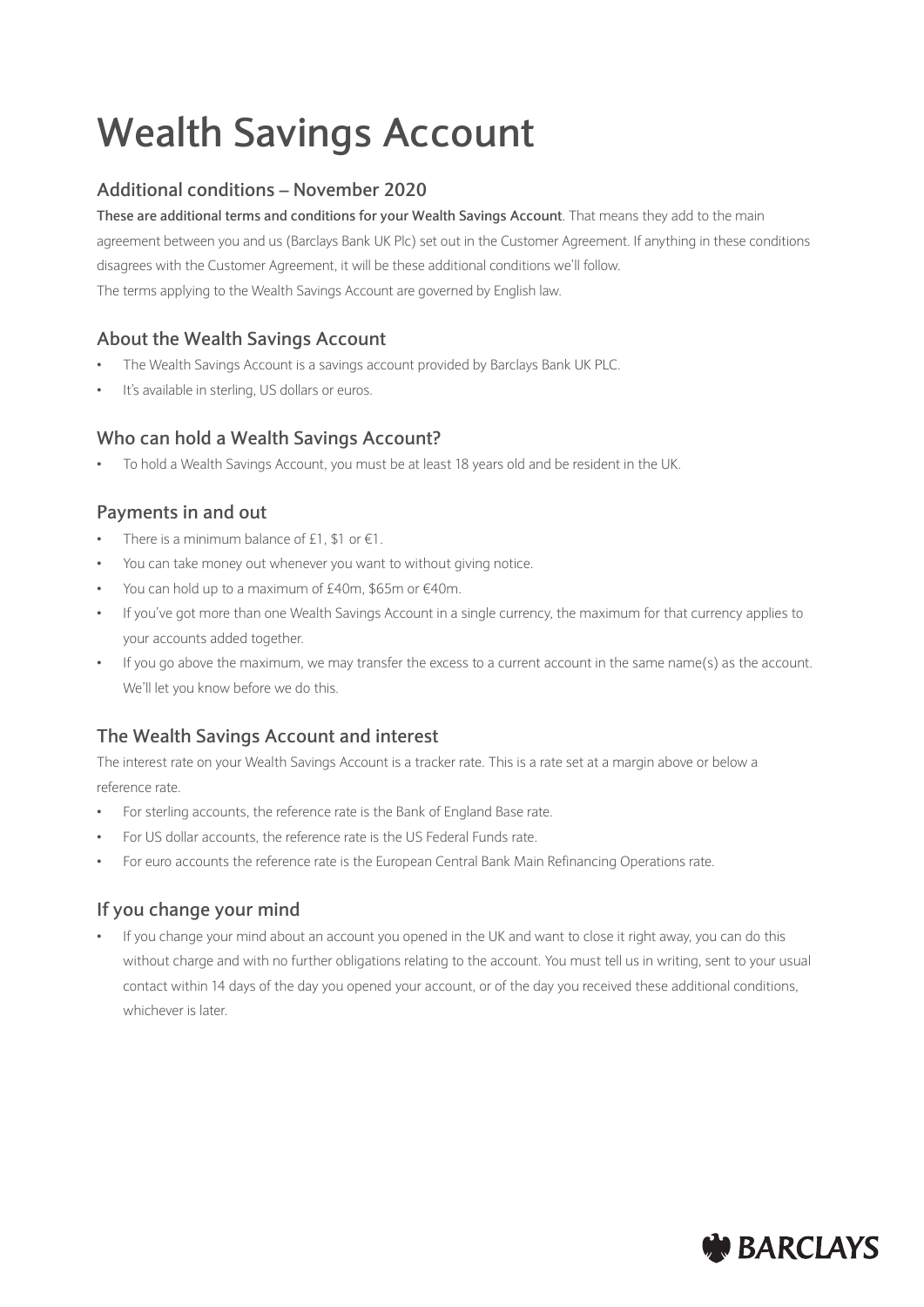# Financial Services Compensation Protected Scheme Information Sheet

| Basic information about the protection of your eligible deposits           |                                                                                                                                                           |
|----------------------------------------------------------------------------|-----------------------------------------------------------------------------------------------------------------------------------------------------------|
| Eligible deposits in Barclays Bank UK PLC are protected by:                | The Financial Services Compensation Scheme ("FSCS") <sup>1</sup>                                                                                          |
| Limit of protection:                                                       | £85,000 per depositor per bank <sup>2</sup>                                                                                                               |
|                                                                            | The following trading names are part of Barclays:                                                                                                         |
|                                                                            | Barclays, Barclays Business Banking, Barclays Premier<br>Banking and Barclays Wealth Management                                                           |
| If you have more eligible deposits at the same bank:                       | All your eligible deposits at the same bank are "aggregated"<br>and the total is subject to the limit of £85,000.                                         |
| If you have a joint account with other person(s):                          | The limit of £85,000 applies to each depositor separately. <sup>3</sup>                                                                                   |
| Reimbursement period in case of bank's failure:                            | 10 working days. <sup>4</sup>                                                                                                                             |
| Currency of reimbursement:                                                 | Pound sterling (GBP, £)                                                                                                                                   |
| To contact Barclays Bank UK PLC for enquiries relating<br>to your account: | Barclays Bank UK PLC<br>1 Churchill Place<br>Canary Wharf<br>London<br>E14 5HP                                                                            |
| To contact the FSCS for further information on<br>compensation:            | Financial Services Compensation Scheme<br>10th Floor Beaufort House<br>15 St. Botolph Street<br>London<br>EC3A 7OU<br>Tel: 0800 678 1100 or 020 7741 4100 |
|                                                                            | email: ICT@fscs.org.uk                                                                                                                                    |
| More information:                                                          | www.fscs.org.uk                                                                                                                                           |

# **Additional information**

#### **1 Scheme responsible for the protection of your eligible deposit**

Your eligible deposit is covered by a statutory Deposit Guarantee Scheme. If insolvency of your bank, building society or credit union should occur, your eligible deposits would be repaid up to £85,000 by the Deposit Guarantee Scheme.

#### **2 General limit of protection**

If a covered deposit is unavailable because a bank, building society or credit union is unable to meet its financial obligations, depositors are repaid by a Deposit Guarantee Scheme. This repayment covers at maximum £85,000 per bank, building society or credit union. This means that all eligible deposits at the same bank, building society or credit union are added up in order to determine the coverage level. If, for instance, a depositor holds a savings account with £80,000 and a current account with £20,000, he or she will only be repaid £85,000.

This method will also be applied if a bank, building society or credit union operates under different trading names. Barclays Bank UK PLC also trades under Barclays, Barclays Business Banking, Barclays Premier Banking and Barclays Wealth Management.

This means that all eligible deposits with one or more of these trading names are in total covered up to £85,000.

In some cases eligible deposits which are categorised as "temporary high balances" are protected above £85,000 for six months after the amount has been credited or from the moment when such eligible deposits become legally transferable. These are eligible deposits connected with certain events including:

- (a) certain transactions relating to the depositor's current or prospective only or main residence or dwelling;
- (b) a death, or the depositor's marriage or civil partnership, divorce, retirement, dismissal, redundancy or invalidity;
- (c) the payment to the depositor of insurance benefits or compensation for criminal injuries or wrongful conviction.

More information can be obtained under www.fscs.org.uk